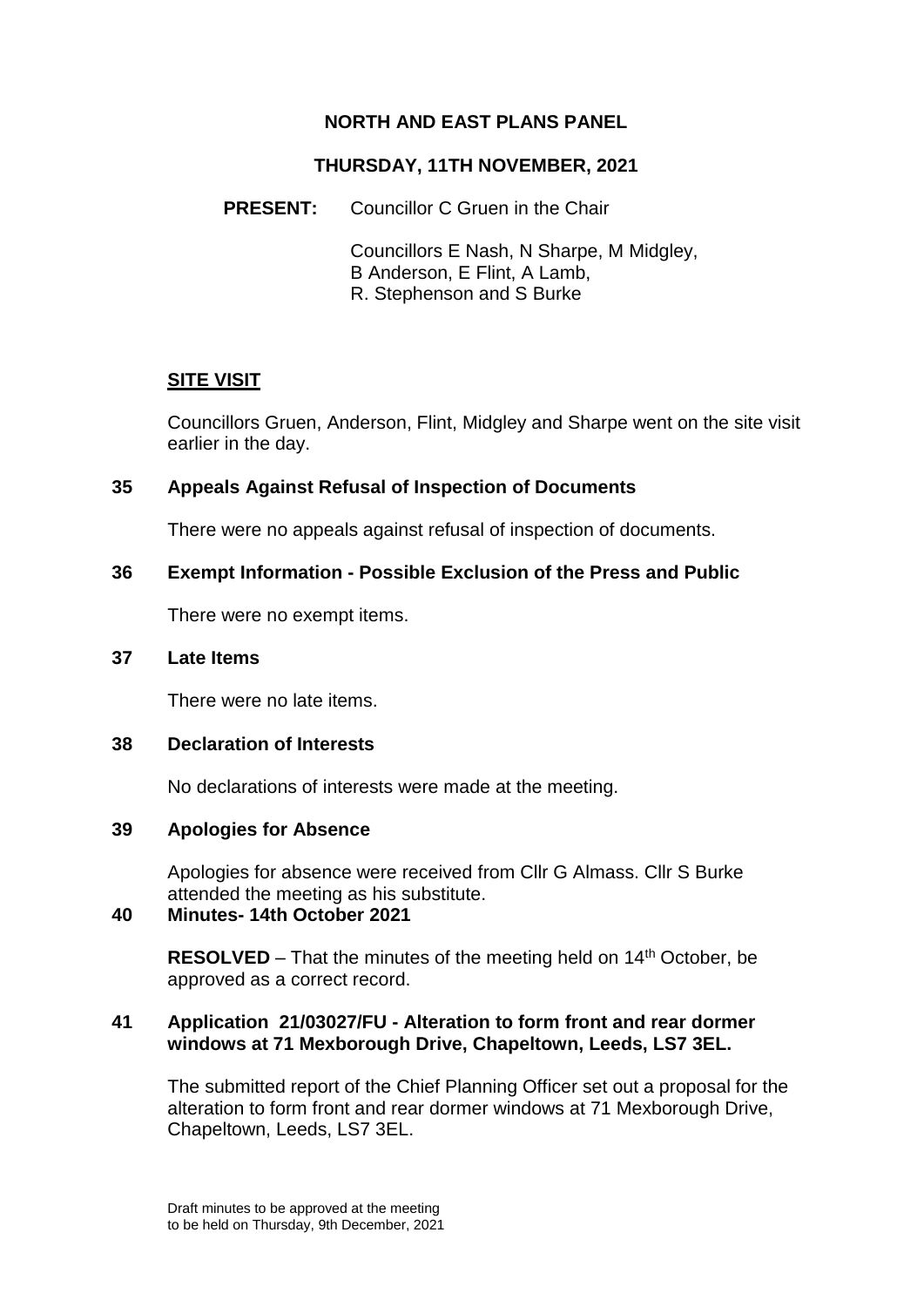Members had attended a site visit earlier in the day and slides were shown throughout the presentation.

Members were informed of the following points:

- This application was brought to plans panel at the request of Cllr Rafique the local ward member, on the grounds that there are already a number of similar dormers in the area and that there will be no impact on the neighbours or on the character of the area.
- The proposal site is an end terrace sitting at the junction of Mexborough Drive and Mexborough Place. The property forms one of a long line of terraced properties in an area characterised by such terraces.
- The property is a former terraced house that, along with the immediate neighbouring property at number 69 Mexborough Drive, has been granted planning permission for conversion into an Islamic Education and Prayer Centre.
- Attention was drawn to number 69 which has a rear and front facing dormer window extensions that appear to have been constructed some time ago and prior to the integration of that part of the centre into 71 Mexborough Drive. Members were asked to note that this dormer and others in the area had been built prior to planning policy 2012, if such an application were to be brought now they would not have received planning permission.
- It was noted that guidelines rarely allow for front dormers and it was rarely acceptable on long rows of terraces houses where the original roof form is retained, which are a character of this area. However, in some cases rear dormers would be acceptable where they are in proportion to existing roof, having regard to the character of the area and of appropriate design.
- Members were advised that generally officers were supportive to applications for uses for the community. However, this application was contrary to design guide and policy. It was noted that users of the centre lived within the vicinity.

In response to Members questions the Panel were provided with the following information:

- There was no record of when the dormers to number 69 had been built but it was presumed to be either 1970's or 1980's probably under permitted developed.
- The roof space in 71 is used currently as an overflow prayer area. The application was for this area to be increased.
- Highways Officers did not believe that an increase in the dwelling would increase parking issues as most of the users of the centre lived in the vicinity, with 70% of people walking to use the facility.
- It was noted that discussions had taken place with the applicant and Cllr Rafique the local ward councillor, who was supportive of the application. The applicant had been told that if they removed the front dormer and made the rear dormer smaller the officers would be